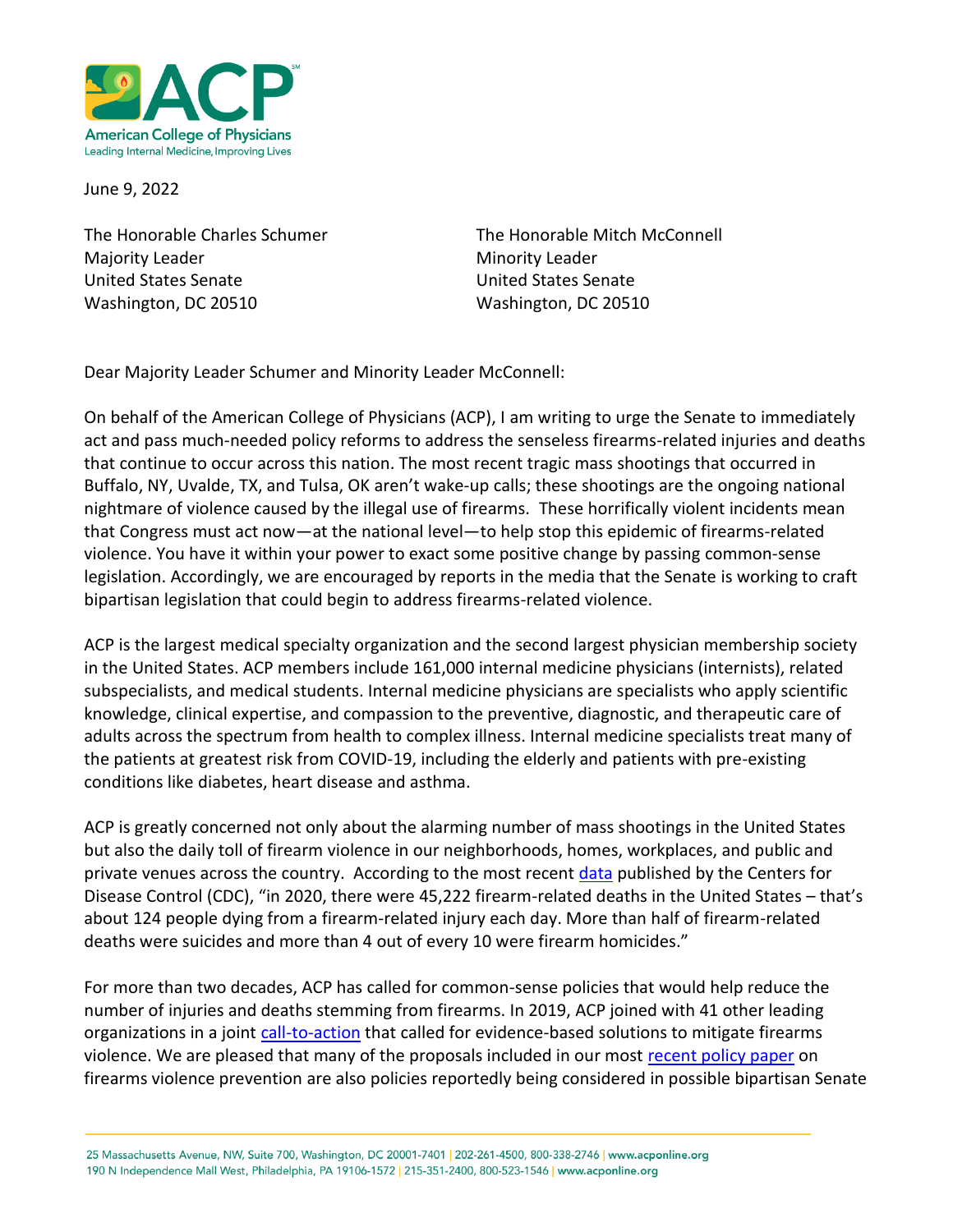legislation. We call on the Senate to act **now** to pass the following policies under discussion to reduce the danger of injury and death from gun violence.

### **Expanding Background Checks**

ACP strongly supports legislation that would enhance background checks. Examples of gun sales not requiring background checks through NICS include those at gun shows, through the internet, and between private individuals or classified ads. Accordingly, ACP [supports](https://www.acponline.org/acp_policy/letters/acp_support_letter_to_congressional_leadership_for_the_bipartisan_background_checks_act_and_the_background_check_expansion_act_march_2021.pdf) the Bipartisan Background Checks Act of 2021 (H.R. 8) and the Background Check Expansion Act (S. 529). ACP strongly supports strengthening the accuracy and reporting of the National Instant Criminal Background Check System (NICS) as well as expanding Brady background checks to cover all firearm sales, including unlicensed firearms sellers currently not required to use background checks. With some exceptions, the legislation would expand background checks to cover all private and commercial firearm transfers and sales. In addition, because gun sellers would now be required to perform background checks for all sales and transfers, gun purchasers would no longer be able to cross state lines to buy firearms in a state with less rigorous background check laws. ACP applauds the House for passage of this legislation and urges Senate leadership to expedite its consideration in the Senate.

# **Increasing Utilization of Extreme Risk Protection Orders (ERPO)**

ACP supports the usage of extreme risk protection orders (ERPO) to allow families and law enforcement to obtain a ruling from an impartial judge within 72 hours to temporarily remove guns from individuals at imminent risk of using them to harm themselves or others, with due process. ERPOs empower families, household members, or law enforcement officers to ask a judge to temporarily remove a person's access to firearms who is found to be at imminent risk of using them to harm themselves or others. ACP supports the Extreme Risk Protection Order Act of 2021 (S. 1819/H.R. 3480), which would assist states in developing court processes to allow family members to petition a court for a firearm violence prevention order to temporarily halt dangerous individuals from purchasing weapons from federally licensed dealers. Under this legislation, states could also develop a court process that would allow family members to petition a court for an extreme risk protection order that would grant law enforcement the authority to temporarily take weapons away from individuals who present a threat to themselves or others.

# **Making Mental Health Services More Available**

ACP recommends that every effort be made to reduce the risk of suicide and violence, through prevention and treatment. Diagnosis, access to care, treatment, and appropriate follow-up are essential*.* Ensuring access to mental health services is imperative. Mental health services should be readily available to persons in need throughout their lives or through the duration of their conditions. Ensuring an adequate availability of psychiatric beds and outpatient treatment for at-risk persons seeking immediate treatment for a condition that may pose a risk of violence to themselves or others should be a priority. ACP has submitted several [statements](https://www.acponline.org/acp_policy/testimony/acp_statement_for_the_record_to_the_senate_help_committee_on_mental_health_and_substance_use_disorders_responding_to_the_growing_crisis_feb_2022.pdf) to Congress calling for policies that integrate primary care with behavioral health, improve mental health parity with increased federal oversight and enforcement, conduct research to implement effective public health interventions, and ensure adequate physician workforce so patients have adequate access to mental health services. ACP supports the Collaborate in an Orderly and Cohesive Manner (CoCM) Act (H.R. 5218) as well as the Improving Access to Behavioral Health Integration Act (S. 4306) that would assist physicians in integrating primary care and behavioral health services.